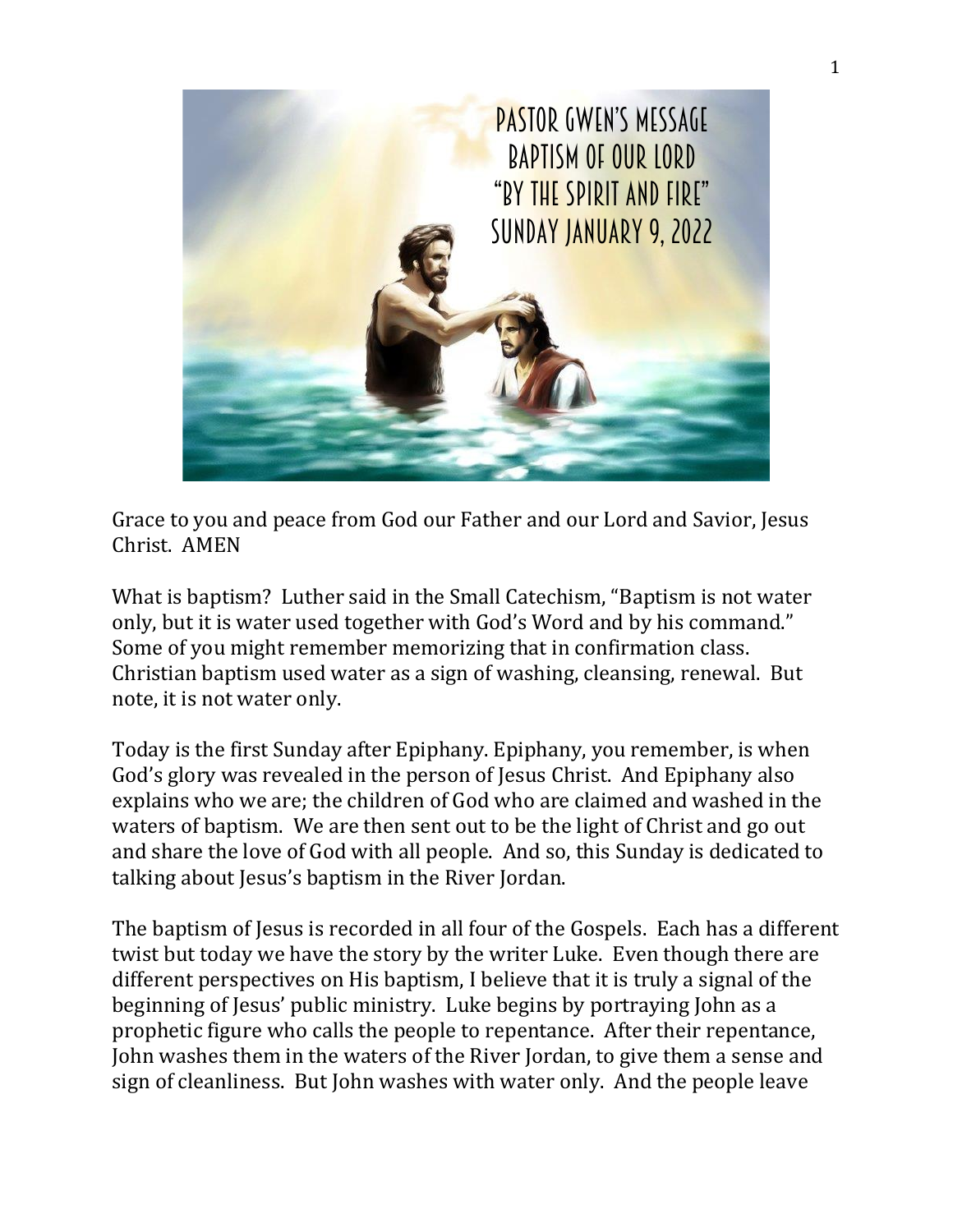their baptism feeling clean but being the same person as before they went into the water.

Note here that Jesus came for that same kind of baptism by John. And still today that is one of the greatest mysteries theologians discuss. Why did a perfect person, Jesus, have to be baptized? The Gospel writer Matthew said it was because Jesus had a need to fulfill all righteousness. He was baptized to be able to identify with a sinful humanity and make symbolic confession. Others claim that Jesus came to be baptized not as a symbolic action, but rather as an ordination for His role as Messiah. Maybe this was Jesus' way of being set apart, or coronated as King.

When I think of coronation, I think of Queen Elizabeth II, who was coronated on June 2, 1953, just before I was born. She was 26 years old. It took 14 months to plan the coronation with 2 dress rehearsals. 96,000 people stood to watch the procession. The cost was estimated at 1.57 million pounds or a bit over 2 million in US dollars which was a lot of money in the 1950's. The actual ceremony took place at Westminster Abby performed by the Archbishop of Canterbury. Ancient rituals were used including the pouring of oil, and placing the crown on her head, scepter in her hand, giving her the orb complete with cross on the top, and putting the ring on her finger. Such rituals go back to King David, and some say even earlier. This coronation or ceremony was to set her apart from the everyday person and make all recognize her as the Queen of England and the Commonwealth. Since that day her life was never the same.

Jesus' baptism is much like a coronation. John tells us that he only baptizes with water and is unworthy to even untie Jesus' sandals. He goes on to say that Jesus is more powerful and will not just baptize with water, but with the Holy Spirit and with fire. Jesus will also separate the grain from the chaff, the believers from the unbelievers. And the unbelievers will have consequences to pay. This coronation comes with a visual as well. The skies open and the Holy Spirit in the form like a dove comes down and lands on Jesus. What a surreal experience that must have been. And then God speaks from heaven, "You are my Son, the Beloved; with you I am well pleased." A great way to signal to the world that Jesus is God's son, the long-awaited Messiah, the King of Kings. This is Jesus' consecration, his ordination for his earthly ministry.

Baptism for us sets us apart too. Not as kings and queens but rather as heirs of a fallen humanity, heirs to God's restored Kingdom as God's beloved children. Our baptism is not the same as the one John did in the Jordan. We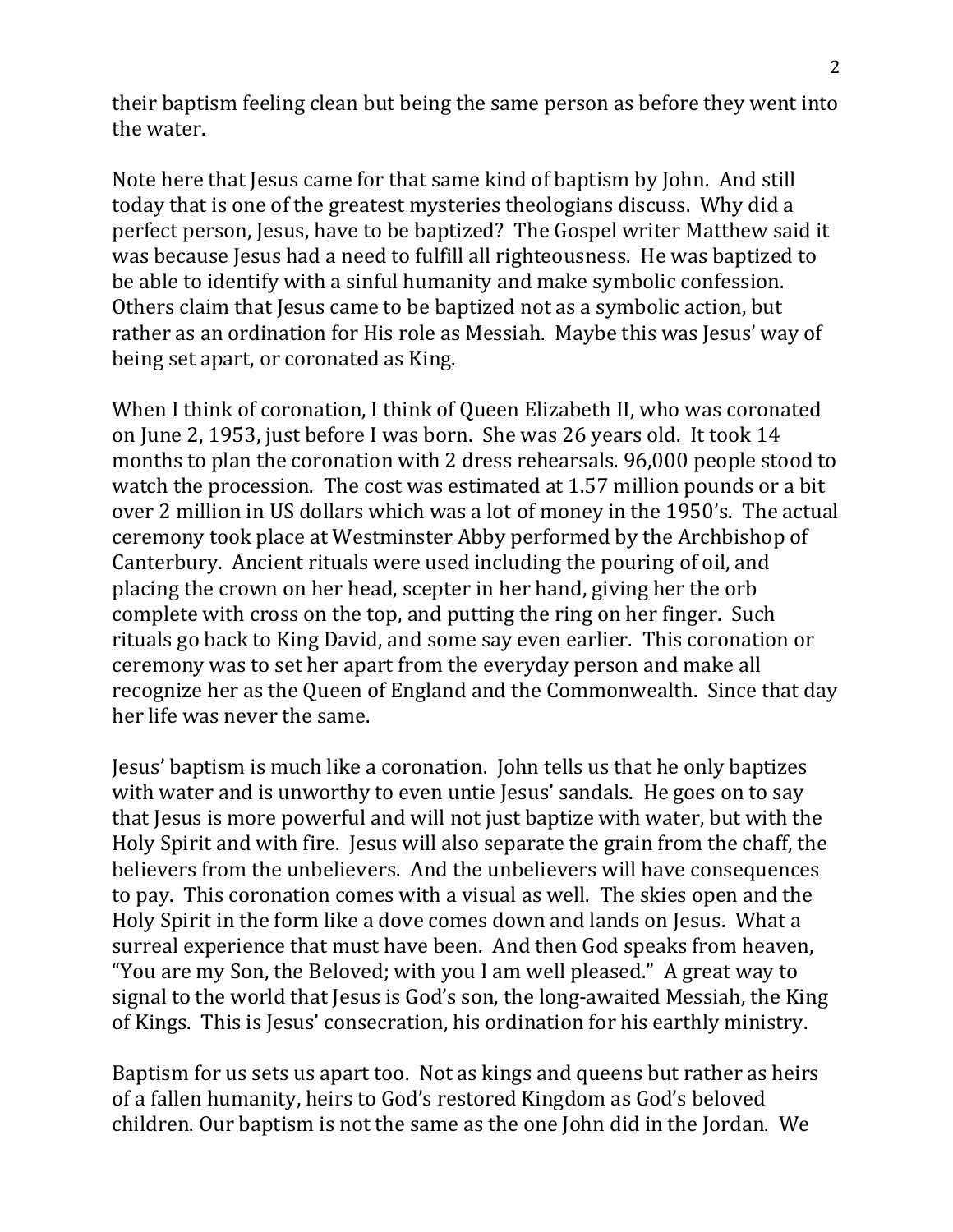are baptized in the name of the triune God, Father, Son and Holy Spirit. We are baptized with not just water, but God's Word over the water, by God's command. Yes, water, that abundant earthly element is used but our baptism is also by the Holy Spirit. The fire of God's love also accompanies us to live as people of God when we are marked with the cross of Christ forever, during our baptismal ritual.

As Luther said, "To be baptized in God's Name is to be baptized not by people but by God Himself. Although it is performed by human hands, baptism, is nevertheless, God's own action. From this fact everyone can easily conclude that it is of much greater value than the work of any human or saint. For what work can a human being do that is greater than God's work." This is a great way to understand the fact that we do not need to be re-baptized. Baptism is a God work and He gets it right every time. No need ever to re-do this sacrament.

And therefore, we understand John's baptism as a symbolic washing, a sign of repentance because it was John's work, not God's. It was just a human ritual or act. But Christian baptism is so much more, it is God's action of washing away our sins and making us a new creation. We are changed at our Christian baptism, changed to inherit the promises of God as children of God. We are made new in those waters of baptism. Paul says it well, "When we were baptized in Christ Jesus, we were baptized into death. We were buried therefore with him by baptism into death, so that as Christ was raised from the dead by the glory of the Father, we too might live a new life." "

In John's Gospel, it is recorded that Jesus himself said, "In truth, I tell you, no one can enter the kingdom of God without being born of water and the Spirit." In Mark's Gospel, Jesus said, "Those who believe and are baptized shall be saved." And Matthew records the command to be baptized. "Go therefore, and make disciples of all nations, baptizing them in the name of the Father and of the Son and of the Holy Spirit."

Paul along with all the Gospel writers tell us whether directly or indirectly to get baptized. It is in God's word that we hear that that is how we receive the Holy Spirit. And it is through the Spirit that we are given the power to become the children of God.

True story as told by Dr James Kagel! There was a man named Mr. Yates. During the Depression years, Mr. Yates owned a great deal of land in West Texas on which he raised sheep. He lived in extreme poverty, struggling just